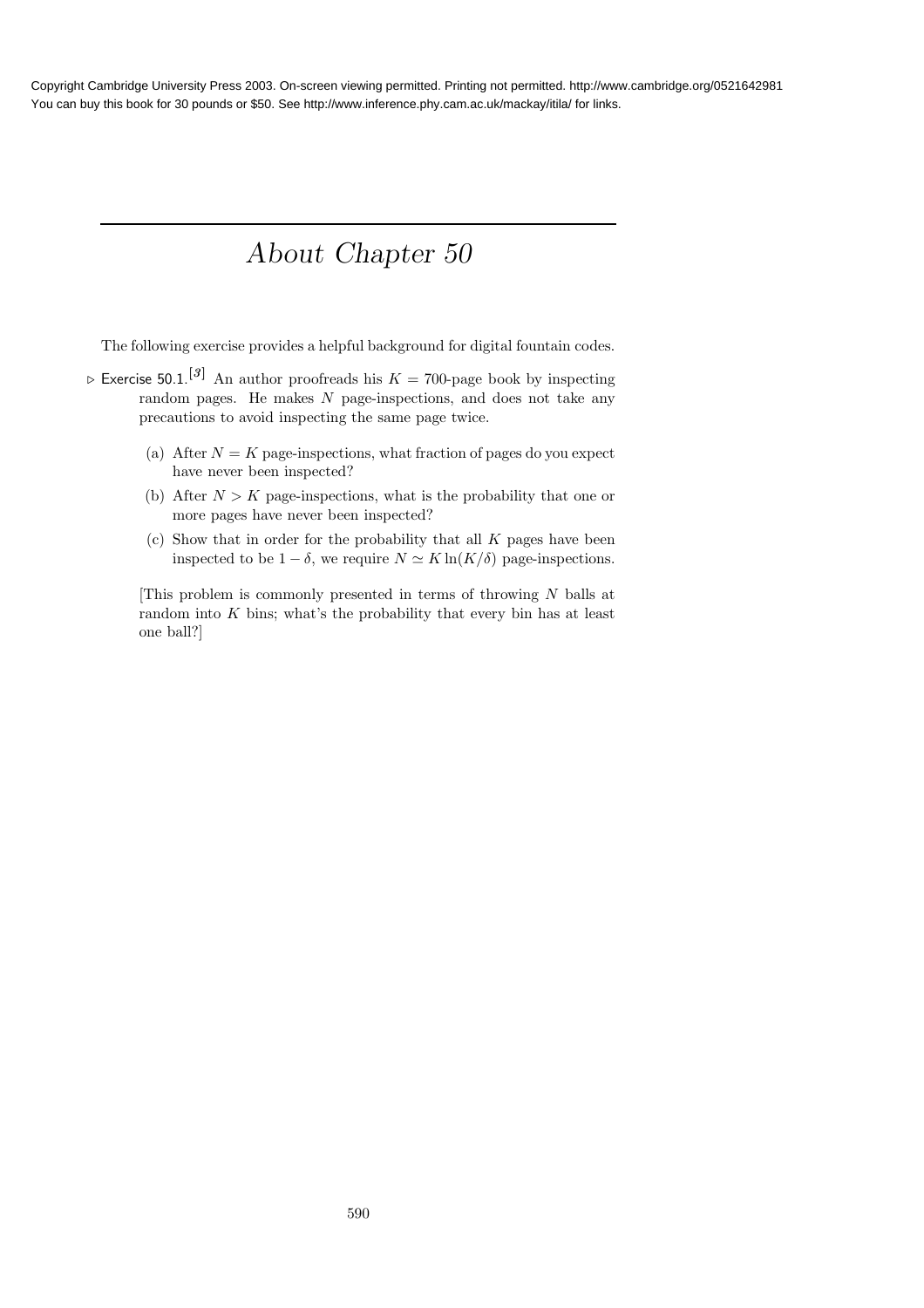## 50

# Digital Fountain Codes

Digital fountain codes are record-breaking sparse-graph codes for channels with erasures.

Channels with erasures are of great importance. For example, files sent over the internet are chopped into packets, and each packet is either received without error or not received. A simple channel model describing this situation is a  $q$ -ary erasure channel, which has (for all inputs in the input alphabet  $\{0, 1, 2, \ldots, q-1\}$  a probability  $1 - f$  of transmitting the input without error, and probability f of delivering the output '?'. The alphabet size q is  $2^l$ , where l is the number of bits in a packet.

Common methods for communicating over such channels employ a feedback channel from receiver to sender that is used to control the retransmission of erased packets. For example, the receiver might send back messages that identify the missing packets, which are then retransmitted. Alternatively, the receiver might send back messages that acknowledge each received packet; the sender keeps track of which packets have been acknowledged and retransmits the others until all packets have been acknowledged.

These simple retransmission protocols have the advantage that they will work regardless of the erasure probability  $f$ , but purists who have learned their Shannon theory will feel that these retransmission protocols are wasteful. If the erasure probability  $f$  is large, the number of feedback messages sent by the first protocol will be large. Under the second protocol, it's likely that the receiver will end up receiving multiple redundant copies of some packets, and heavy use is made of the feedback channel. According to Shannon, there is no need for the feedback channel: the capacity of the forward channel is  $(1 - f)l$ bits, whether or not we have feedback.

The wastefulness of the simple retransmission protocols is especially evident in the case of a broadcast channel with erasures – channels where one sender broadcasts to many receivers, and each receiver receives a random fraction  $(1 - f)$  of the packets. If every packet that is missed by one or more receivers has to be retransmitted, those retransmissions will be terribly redundant. Every receiver will have already received most of the retransmitted packets.

So, we would like to make erasure-correcting codes that require no feedback or almost no feedback. The classic block codes for erasure correction are called Reed–Solomon codes. An  $(N, K)$  Reed–Solomon code (over an alphabet of size  $q = 2^l$ ) has the ideal property that if any K of the N transmitted symbols are received then the original  $K$  source symbols can be recovered. [See Berlekamp (1968) or Lin and Costello (1983) for further information; Reed–Solomon codes exist for  $N < q$ . But Reed–Solomon codes have the disadvantage that they are practical only for small  $K$ ,  $N$ , and  $q$ : standard im-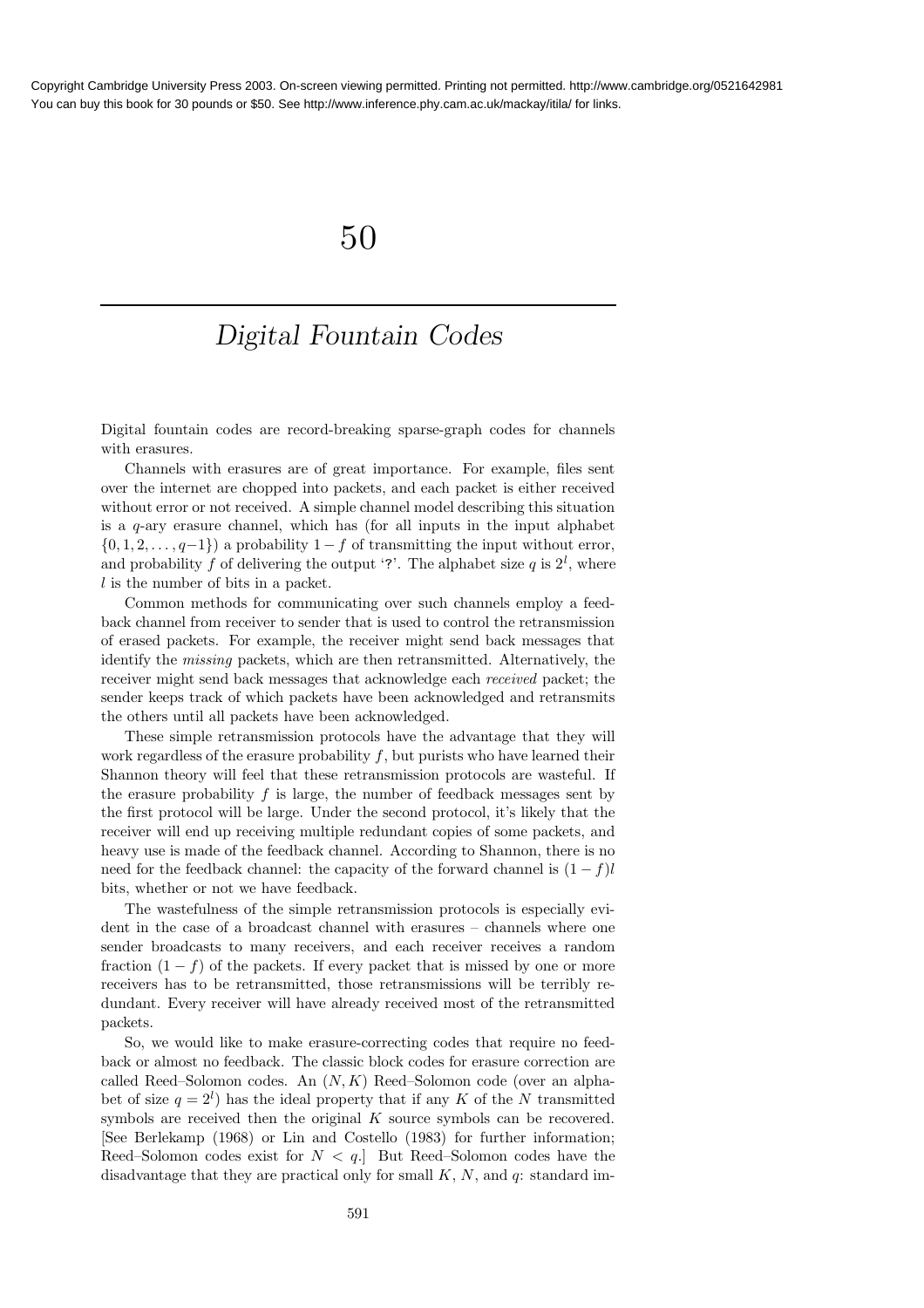### $592$   $50$  — Digital Fountain Codes

plementations of encoding and decoding have a cost of order  $K(N-K)\log_2 N$ packet operations. Furthermore, with a Reed–Solomon code, as with any block code, one must estimate the erasure probability  $f$  and choose the code rate  $R = K/N$  before transmission. If we are unlucky and f is larger than expected and the receiver receives fewer than  $K$  symbols, what are we to do? We'd like a simple way to extend the code on the fly to create a lower-rate  $(N', K)$  code. For Reed–Solomon codes, no such on-the-fly method exists.

There is a better way, pioneered by Michael Luby (2002) at his company Digital Fountain, the first company whose business is based on sparse graph codes.

The digital fountain codes I describe here, LT codes, were invented by Luby in 1998. The idea of a digital fountain code is as follows. The encoder is LT stands for 'Luby transform'. a fountain that produces an endless supply of water drops (encoded packets); let's say the original source file has a size of  $Kl$  bits, and each drop contains l encoded bits. Now, anyone who wishes to receive the encoded file holds a bucket under the fountain and collects drops until the number of drops in the bucket is a little larger than  $K$ . They can then recover the original file.

Digital fountain codes are rateless in the sense that the number of encoded packets that can be generated from the source message is potentially limitless; and the number of encoded packets generated can be determined on the fly. Regardless of the statistics of the erasure events on the channel, we can send as many encoded packets as are needed in order for the decoder to recover the source data. The source data can be decoded from any set of  $K'$  encoded packets, for K' slightly larger than K (in practice, about  $5\%$  larger).

Digital fountain codes also have fantastically small encoding and decoding complexities. With probability  $1 - \delta$ , K packets can be communicated with average encoding and decoding costs both of order  $K \ln(K/\delta)$  packet operations.

Luby calls these codes universal because they are simultaneously nearoptimal for every erasure channel, and they are very efficient as the file length K grows. The overhead  $K' - K$  is of order  $\sqrt{K}(\ln(K/\delta))^2$ .

▶ 50.1 A digital fountain's encoder

Each encoded packet  $t_n$  is produced from the source file  $s_1s_2s_3 \ldots s_K$  as follows:

- 1. Randomly choose the degree  $d_n$  of the packet from a degree distribution  $\rho(d)$ ; the appropriate choice of  $\rho$  depends on the source file size  $K$ , as we'll discuss later.
- 2. Choose, uniformly at random,  $d_n$  distinct input packets, and set  $t_n$ equal to the bitwise sum, modulo 2 of those  $d_n$  packets. This sum can be done by successively exclusive-or-ing the packets together.

This encoding operation defines a graph connecting encoded packets to source packets. If the mean degree  $\bar{d}$  is significantly smaller than K then the graph is sparse. We can think of the resulting code as an irregular low-density generator-matrix code.

The decoder needs to know the degree of each packet that is received, and which source packets it is connected to in the graph. This information can be communicated to the decoder in various ways. For example, if the sender and receiver have synchronized clocks, they could use identical pseudo-random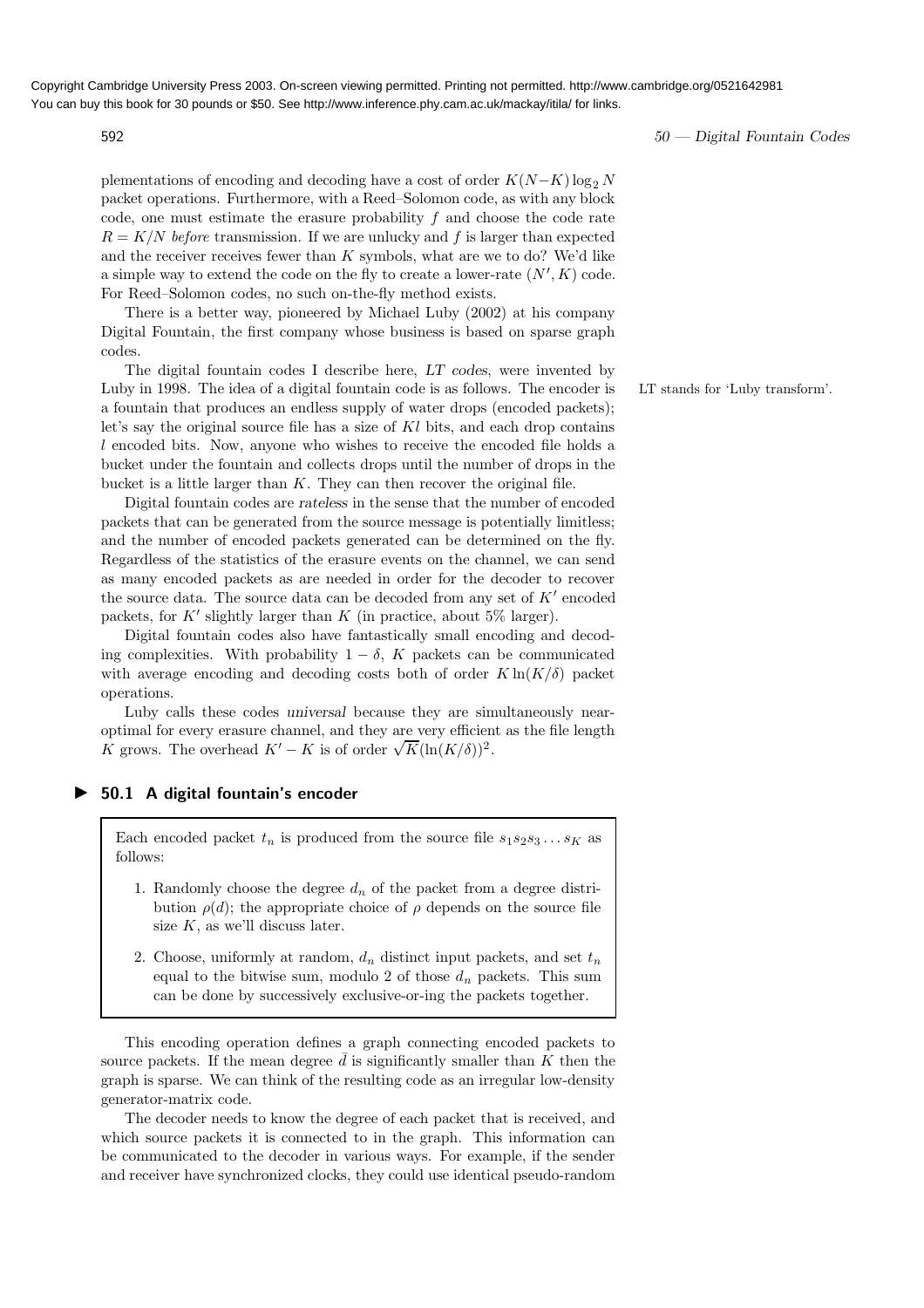50.2: The decoder 593

number generators, seeded by the clock, to choose each random degree and each set of connections. Alternatively, the sender could pick a random key,  $\kappa_n$ , given which the degree and the connections are determined by a pseudorandom process, and send that key in the header of the packet. As long as the packet size  $l$  is much bigger than the key size (which need only be 32 bits or so), this key introduces only a small overhead cost.

## ▶ 50.2 The decoder

Decoding a sparse graph code is especially easy in the case of an erasure channel. The decoder's task is to recover s from  $t = Gs$ , where G is the matrix associated with the graph. The simple way to attempt to solve this problem is by message-passing. We can think of the decoding algorithm as the sum–product algorithm if we wish, but all messages are either completely uncertain messages or completely certain messages. Uncertain messages assert that a message packet  $s_k$  could have any value, with equal probability; certain messages assert that  $s_k$  has a particular value, with probability one.

This simplicity of the messages allows a simple description of the decoding process. We'll call the encoded packets  $\{t_n\}$  check nodes.

- 1. Find a check node  $t_n$  that is connected to *only one* source packet  $s_k$ . (If there is no such check node, this decoding algorithm halts at this point, and fails to recover all the source packets.)
	- (a) Set  $s_k = t_n$ .
	- (b) Add  $s_k$  to all checks  $t_{n'}$  that are connected to  $s_k$ :

 $t_{n'} := t_{n'} + s_k$  for all n' such that  $G_{n'k} = 1.$  (50.1)

(c) Remove all the edges connected to the source packet  $s_k$ .

2. Repeat (1) until all  $\{s_k\}$  are determined.

This decoding process is illustrated in figure 50.1 for a toy case where each packet is just one bit. There are three source packets (shown by the upper circles) and four received packets (shown by the lower check symbols), which have the values  $t_1t_2t_3t_4 = 1011$  at the start of the algorithm.

At the first iteration, the only check node that is connected to a sole source bit is the first check node (panel a). We set that source bit  $s_1$  accordingly (panel b), discard the check node, then add the value of  $s_1$  (1) to the checks to which it is connected (panel c), disconnecting  $s_1$  from the graph. At the start of the second iteration (panel c), the fourth check node is connected to a sole source bit,  $s_2$ . We set  $s_2$  to  $t_4$  (0, in panel d), and add  $s_2$  to the two checks it is connected to (panel e). Finally, we find that two check nodes are both connected to  $s_3$ , and they agree about the value of  $s_3$  (as we would hope!), which is restored in panel f.

#### ▶ 50.3 Designing the degree distribution

The probability distribution  $\rho(d)$  of the degree is a critical part of the design: occasional encoded packets must have high degree (i.e.,  $d$  similar to  $K$ ) in order to ensure that there are not some source packets that are connected to no-one. Many packets must have low degree, so that the decoding process



Figure 50.1. Example decoding for a digital fountain code with  $K = 3$  source bits and  $N = 4$ encoded bits.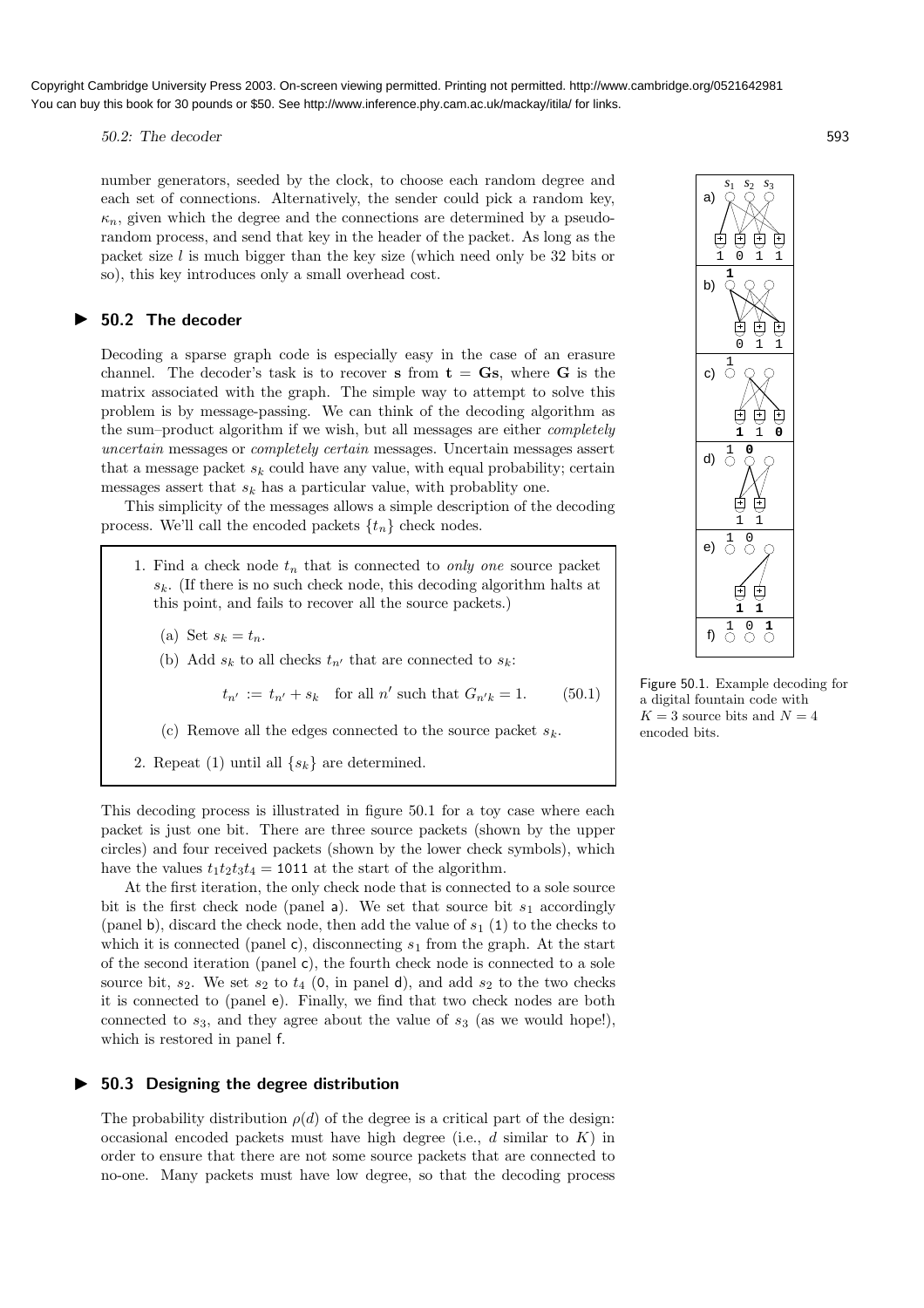594 50 — Digital Fountain Codes

can get started, and keep going, and so that the total number of addition operations involved in the encoding and decoding is kept small. For a given degree distribution  $\rho(d)$ , the statistics of the decoding process can be predicted by an appropriate version of density evolution.

Ideally, to avoid redundancy, we'd like the received graph to have the property that just one check node has degree one at each iteration. At each iteration, when this check node is processed, the degrees in the graph are reduced in such a way that one new degree-one check node appears. In expectation, this ideal behaviour is achieved by the ideal soliton distribution,

$$
\begin{array}{rcl}\n\rho(1) & = & 1/K \\
\rho(d) & = & \frac{1}{d(d-1)} \quad \text{for } d = 2, 3, \dots, K.\n\end{array}\n\tag{50.2}
$$

The expected degree under this distribution is roughly  $\ln K$ .

 $\triangleright$  Exercise 50.2.<sup>[2]</sup> Derive the ideal soliton distribution. At the first iteration  $(t = 0)$  let the number of packets of degree d be  $h_0(d)$ ; show that (for  $d > 1$ ) the expected number of packets of degree d that have their degree reduced to  $d-1$  is  $h_0(d)d/K$ ; and at the tth iteration, when t of the K packets have been recovered and the number of packets of degree d is  $h_t(d)$ , the expected number of packets of degree d that have their degree reduced to  $d-1$  is  $h_t(d)d/K-t$ . Hence show that in order to have the expected number of packets of degree 1 satisfy  $h_t(1) = 1$  for all  $t \in \{0, ..., K-1\}$ , we must to start with have  $h_0(1) = 1$  and  $h_0(2) = K/2$ ; and more generally,  $h_t(2) = (K - t)/2$ ; then by recursion solve for  $h_0(d)$ for  $d = 3$  upwards.

This degree distribution works poorly in practice, because fluctuations around the expected behaviour make it very likely that at some point in the decoding process there will be no degree-one check nodes; and, furthermore, a few source nodes will receive no connections at all. A small modification fixes these problems.

The robust soliton distribution has two extra parameters, c and  $\delta$ ; it is designed to ensure that the expected number of degree-one checks is about

$$
S \equiv c \ln(K/\delta) \sqrt{K},\tag{50.3}
$$

rather than 1, throughout the decoding process. The parameter  $\delta$  is a bound on the probability that the decoding fails to run to completion after a certain number  $K'$  of packets have been received. The parameter c is a constant of order 1, if our aim is to prove Luby's main theorem about LT codes; in practice however it can be viewed as a free parameter, with a value somewhat smaller than 1 giving good results. We define a positive function

$$
\tau(d) = \begin{cases} \frac{S}{K} \frac{1}{d} & \text{for } d = 1, 2, \dots (K/S) - 1\\ \frac{S}{K} \ln(S/\delta) & \text{for } d = K/S\\ 0 & \text{for } d > K/S \end{cases} \tag{50.4}
$$

(see figure 50.2 and exercise 50.4 (p.596)) then add the ideal soliton distribution  $\rho$  to  $\tau$  and normalize to obtain the robust soliton distribution,  $\mu$ .

$$
\mu(d) = \frac{\rho(d) + \tau(d)}{Z},\tag{50.5}
$$

where  $Z = \sum_d \rho(d) + \tau(d)$ . The number of encoded packets required at the receiving end to ensure that the decoding can run to completion, with probability at least  $1 - \delta$ , is  $K' = KZ$ .



Figure 50.2. The distributions  $\rho(d)$  and  $\tau(d)$  for the case  $K = 10000, c = 0.2, \delta = 0.05,$ which gives  $S = 244$ ,  $K/S = 41$ , and  $Z \simeq 1.3$ . The distribution  $\tau$  is largest at  $d = 1$  and  $d = K/S$ .



Figure 50.3. The number of degree-one checks  $S$  (upper figure) and the quantity  $K'$  (lower figure) as a function of the two parameters c and  $\delta$ , for  $K = 10000$ . Luby's main theorem proves that there exists a value of c such that, given  $K'$  received packets, the decoding algorithm will recover the  $K$  source packets with probability  $1 - \delta$ .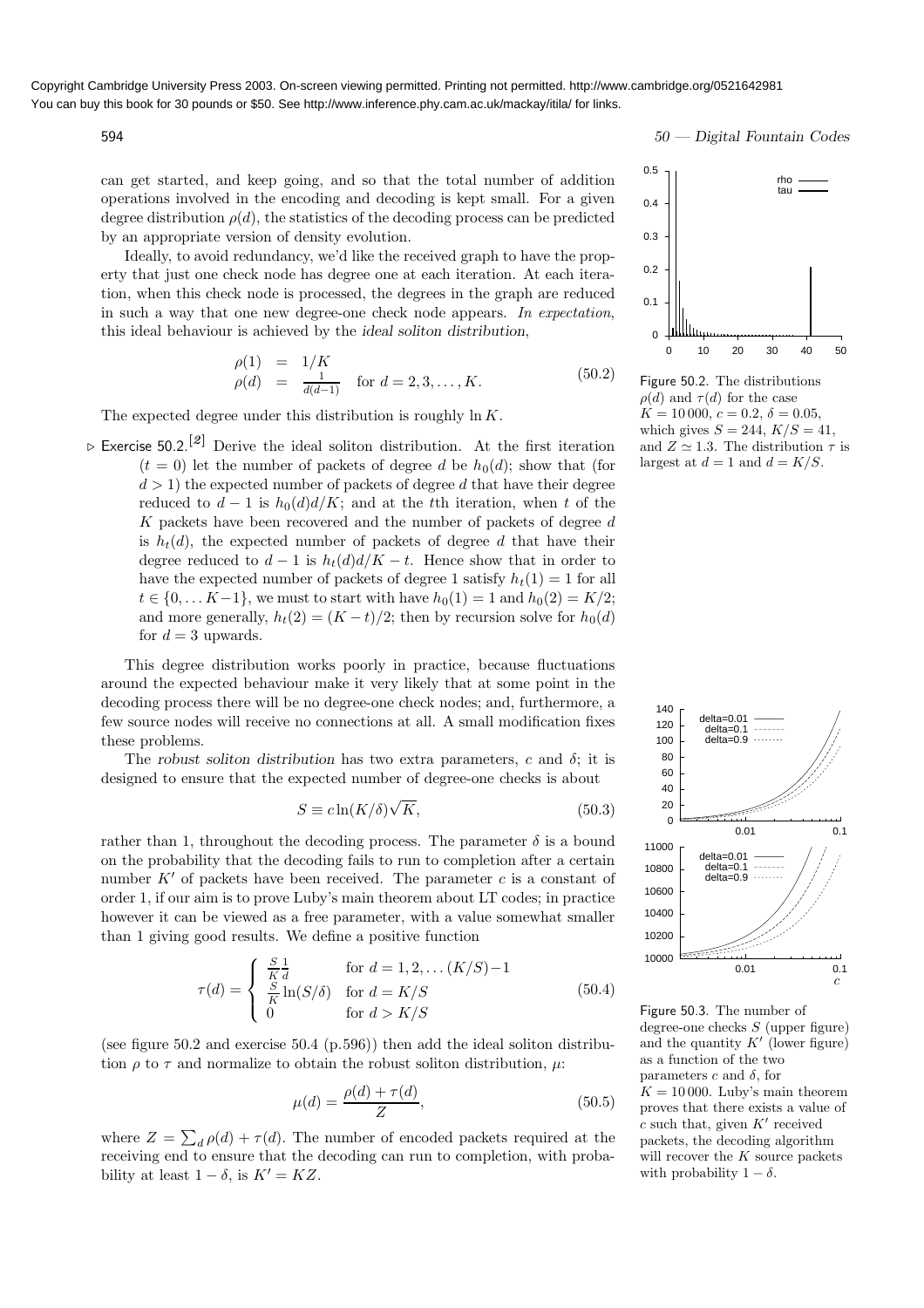50.4: Applications 595

Luby's (2002) analysis explains how the small-d end of  $\tau$  has the role of ensuring that the decoding process gets started, and the spike in  $\tau$  at  $d = K/S$ is included to ensure that every source packet is likely to be connected to a check at least once. Luby's key result is that (for an appropriate value of the constant c) receiving  $K' = K + 2 \ln(S/\delta)S$  checks ensures that all packets can be recovered with probability at least  $1 - \delta$ . In the illustrative figures I have set the allowable decoder failure probability  $\delta$  quite large, because the actual failure probability is much smaller than is suggested by Luby's conservative analysis.

In practice, LT can be tuned so that a file of original size  $K \simeq 10000$  packets is recovered with an overhead of about 5%. Figure 50.4 shows histograms of the actual number of packets required for a couple of settings of the parameters, achieving mean overheads smaller than 5% and 10% respectively.

#### ▶ 50.4 Applications

Digital fountain codes are an excellent solution in a wide variety of situations. Let's mention two.

#### Storage

You wish to make a backup of a large file, but you are aware that your magnetic tapes and hard drives are all unreliable in the sense that catastrophic failures, in which some stored packets are permanently lost within one device, occur at a rate of something like 10−<sup>3</sup> per day. How should you store your file?

A digital fountain can be used to spray encoded packets all over the place, on every storage device available. Then to recover the backup file, whose size was K packets, one simply needs to find  $K' \simeq K$  packets from anywhere. Corrupted packets do not matter; we simply skip over them and find more packets elsewhere.

This method of storage also has advantages in terms of speed of file recovery. In a hard drive, it is standard practice to store a file in successive sectors of a hard drive, to allow rapid reading of the file; but if, as occasionally happens, a packet is lost (owing to the reading head being off track for a moment, giving a burst of errors that cannot be corrected by the packet's error-correcting code), a whole revolution of the drive must be performed to bring back the packet to the head for a second read. The time taken for one revolution produces an undesirable delay in the file system.

If files were instead stored using the digital fountain principle, with the digital drops stored in one or more consecutive sectors on the drive, then one would never need to endure the delay of re-reading a packet; packet loss would become less important, and the hard drive could consequently be operated faster, with higher noise level, and with fewer resources devoted to noisychannel coding.

 $\triangleright$  Exercise 50.3.<sup>[2]</sup> Compare the digital fountain method of robust storage on multiple hard drives with RAID (the redundant array of independent disks).

#### Broadcast

Imagine that ten thousand subscribers in an area wish to receive a digital movie from a broadcaster. The broadcaster can send the movie in packets



Figure 50.4. Histograms of the actual number of packets N required in order to recover a file of size  $K = 10000$  packets. The parameters were as follows: top histogram:  $c = 0.01$ ,  $\delta = 0.5$  $(S = 10, K/S = 1010, \text{ and})$  $Z \simeq 1.01$ ; middle:  $c = 0.03$ ,  $\delta = 0.5$   $(S = 30)$ ,  $K/S = 337$ , and  $Z \simeq 1.03$ ); bottom:  $c = 0.1, \delta = 0.5$   $(S = 99,$ 

 $K/S = 101$ , and  $Z \simeq 1.1$ ).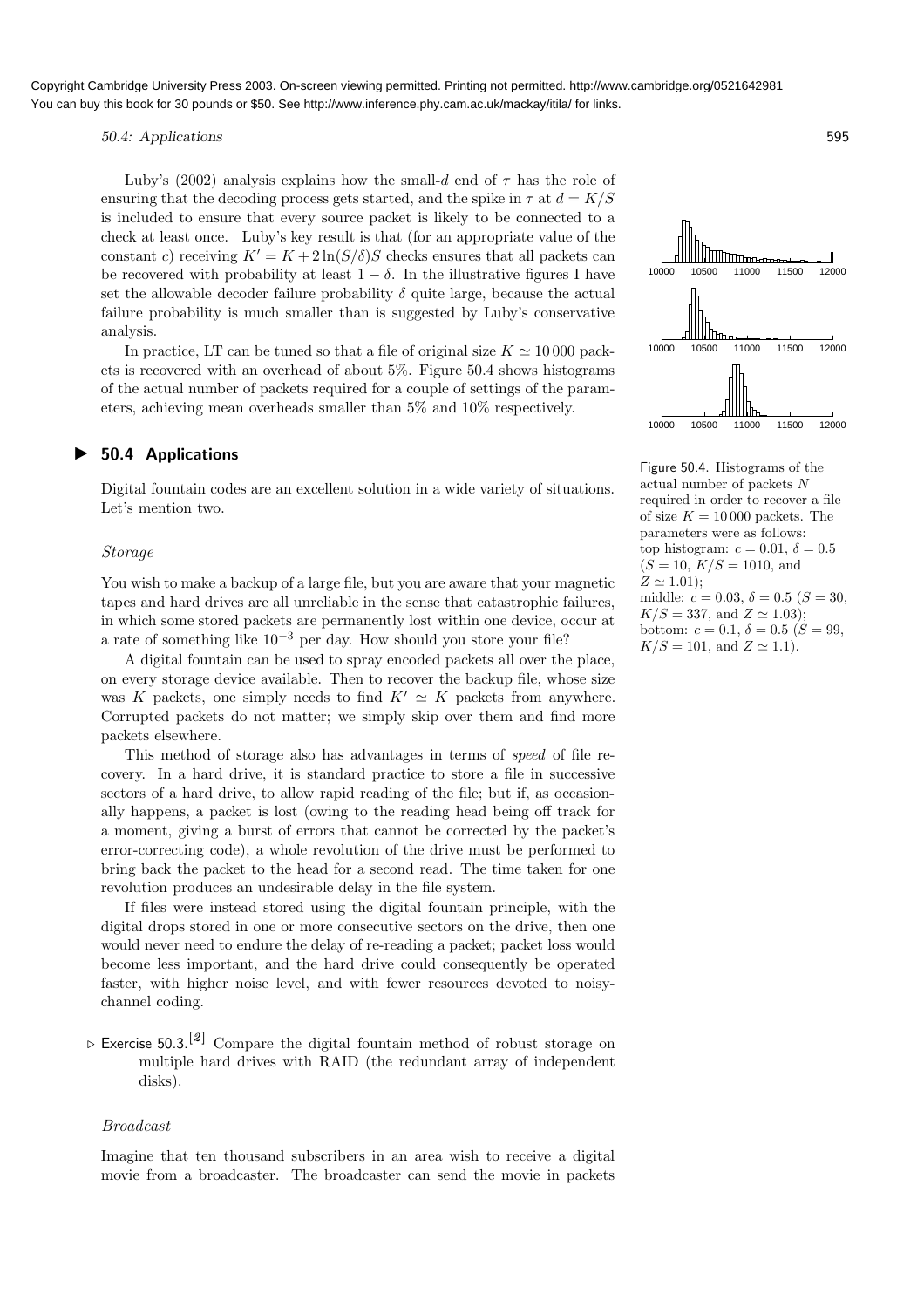$596$   $50$  — Digital Fountain Codes

over a broadcast network – for example, by a wide-bandwidth phone line, or by satellite.

Imagine that not all packets are received at all the houses. Let's say  $f = 0.1\%$  of them are lost at each house. In a standard approach in which the file is transmitted as a plain sequence of packets with no encoding, each house would have to notify the broadcaster of the  $fK$  missing packets, and request that they be retransmitted. And with ten thousand subscribers all requesting such retransmissions, there would be a retransmission request for almost every packet. Thus the broadcaster would have to repeat the entire broadcast twice in order to ensure that most subscribers have received the whole movie, and most users would have to wait roughly twice as long as the ideal time before the download was complete.

If the broadcaster uses a digital fountain to encode the movie, each subscriber can recover the movie from any  $K' \simeq K$  packets. So the broadcast needs to last for only, say,  $1.1K$  packets, and every house is very likely to have successfully recovered the whole file.

Another application is broadcasting data to cars. Imagine that we want to send updates to in-car navigation databases by satellite. There are hundreds of thousands of vehicles, and they can only receive data when they are out on the open road; there are no feedback channels. A standard method for sending the data is to put it in a carousel, broadcasting the packets in a fixed periodic sequence. 'Yes, a car may go through a tunnel, and miss out on a few hundred packets, but it will be able to collect those missed packets an hour later when the carousel has gone through a full revolution (we hope); or maybe the following day. . .'

If instead the satellite uses a digital fountain, each car needs to receive only an amount of data equal to the original file size (plus 5%).

#### Further reading

The encoders and decoders sold by Digital Fountain have even higher efficiency than the LT codes described here, and they work well for all block lengths, not only large lengths such as  $K \gtrsim 10000$ . Shokrollahi (2003) presents Raptor codes, which are an extension of LT codes with linear time encoding and decoding.

## 50.5 Further exercises

 $\triangleright$  Exercise 50.4.<sup>[2]</sup> Understanding the robust soliton distribution.

Repeat the analysis of exercise 50.2 (p.594) but now aim to have the expected number of packets of degree 1 be  $h_t(1) = 1 + S$  for all t, instead of 1. Show that the initial required number of packets is

$$
h_0(d) = \frac{K}{d(d-1)} + \frac{S}{d} \quad \text{for } d > 1.
$$
 (50.6)

The reason for truncating the second term beyond  $d = K/S$  and replacing it by the spike at  $d = K/S$  (see equation (50.4)) is to ensure that the decoding complexity does not grow larger than  $O(K \ln K)$ .

Estimate the expected number of packets  $\sum_d h_0(d)$  and the expected number of edges in the sparse graph  $\sum_{d} h_0(d) d$  (which determines the decoding complexity) if the histogram of packets is as given in (50.6). Compare with the expected numbers of packets and edges when the robust soliton distribution (50.4) is used.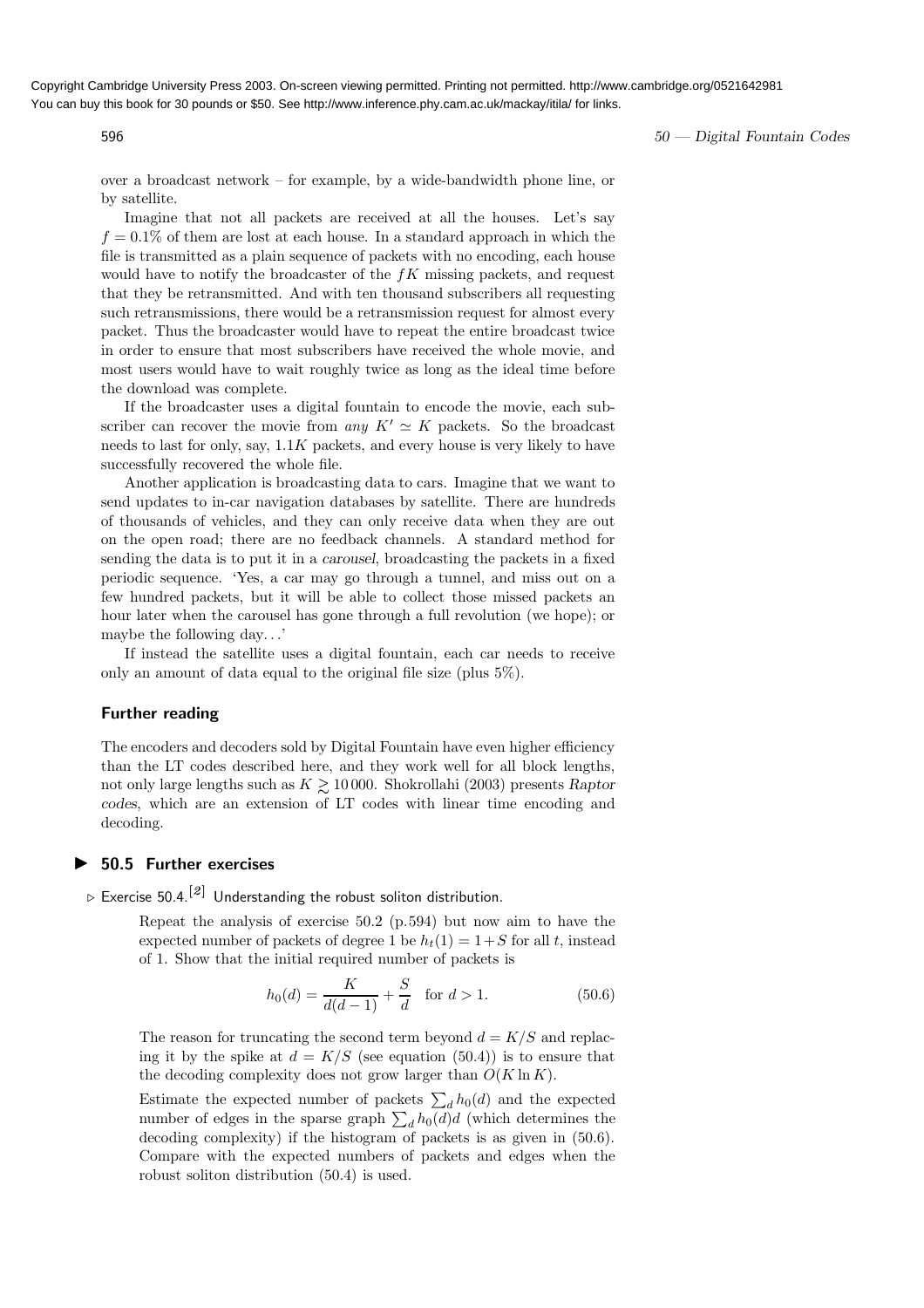50.5: Further exercises 597

- Exercise 50.5.<sup>[4]</sup> Show that the spike at  $d = K/S$  (equation (50.4)) is an adequate replacement for the tail of high-weight packets in  $(50.6)$ .
- Exercise 50.6.<sup>[3C]</sup> Investigate experimentally how necessary the spike at  $d =$  $K/S$  (equation (50.4)) is for successful decoding. Investigate also whether the tail of  $\rho(d)$  beyond  $d = K/S$  is necessary. What happens if all highweight degrees are removed, both the spike at  $d = K/S$  and the tail of  $\rho(d)$  beyond  $d = K/S$ ?
- Exercise  $50.7$ .<sup>[4]</sup> Fill in the details in the proof of Luby's main theorem, that receiving  $K' = K + 2 \ln(S/\delta)S$  checks ensures that all the source packets can be recovered with probability at least  $1 - \delta$ .
- Exercise 50.8.<sup>[4C]</sup> Optimize the degree distribution of a digital fountain code for a file of  $K = 10000$  packets. Pick a sensible objective function for your optimization, such as minimizing the mean of  $N$ , the number of packets required for complete decoding, or the 95th percentile of the histogram of  $N$  (figure 50.4).
- $\triangleright$  Exercise 50.9.<sup>[3]</sup> Make a model of the situation where a data stream is broadcast to cars, and quantify the advantage that the digital fountain has over the carousel method.
	- Exercise 50.10.<sup>[2]</sup> Construct a simple example to illustrate the fact that the digital fountain decoder of section 50.2 is suboptimal – it sometimes gives up even though the information available is sufficient to decode the whole file. How does the cost of the optimal decoder compare?
- $\triangleright$  Exercise 50.11.<sup>[2]</sup> If every transmitted packet were created by adding together source packets at random with probability  $\frac{1}{2}$  of each source packet's being included, show that the probability that  $K' = K$  received packets suffice for the optimal decoder to be able to recover the  $K$  source packets is just a little below  $1/2$ . [To put it another way, what is the probability that a random  $K \times K$  matrix has full rank?

Show that if  $K' = K + \Delta$  packets are received, the probability that they will not suffice for the optimal decoder is roughly  $2^{-\Delta}$ .

- $\triangleright$  Exercise 50.12.  $^{[\mathcal{3}C]}$  Implement an optimal digital fountain decoder that uses the method of Richardson and Urbanke (2001b) derived for fast encoding of sparse graph codes (section 47.7) to handle the matrix inversion required for optimal decoding. Now that you have changed the decoder, you can reoptimize the degree distribution, using higher weight packets. By how much can you reduce the overhead? Confirm the assertion that this approach makes digital fountain codes viable as erasure-correcting codes for all blocklengths, not just the large blocklengths for which LT codes are excellent.
- $\triangleright$  Exercise 50.13.<sup>[5]</sup> Digital fountain codes are excellent rateless codes for erasure channels. Make a rateless code for a channel that has both erasures and noise.